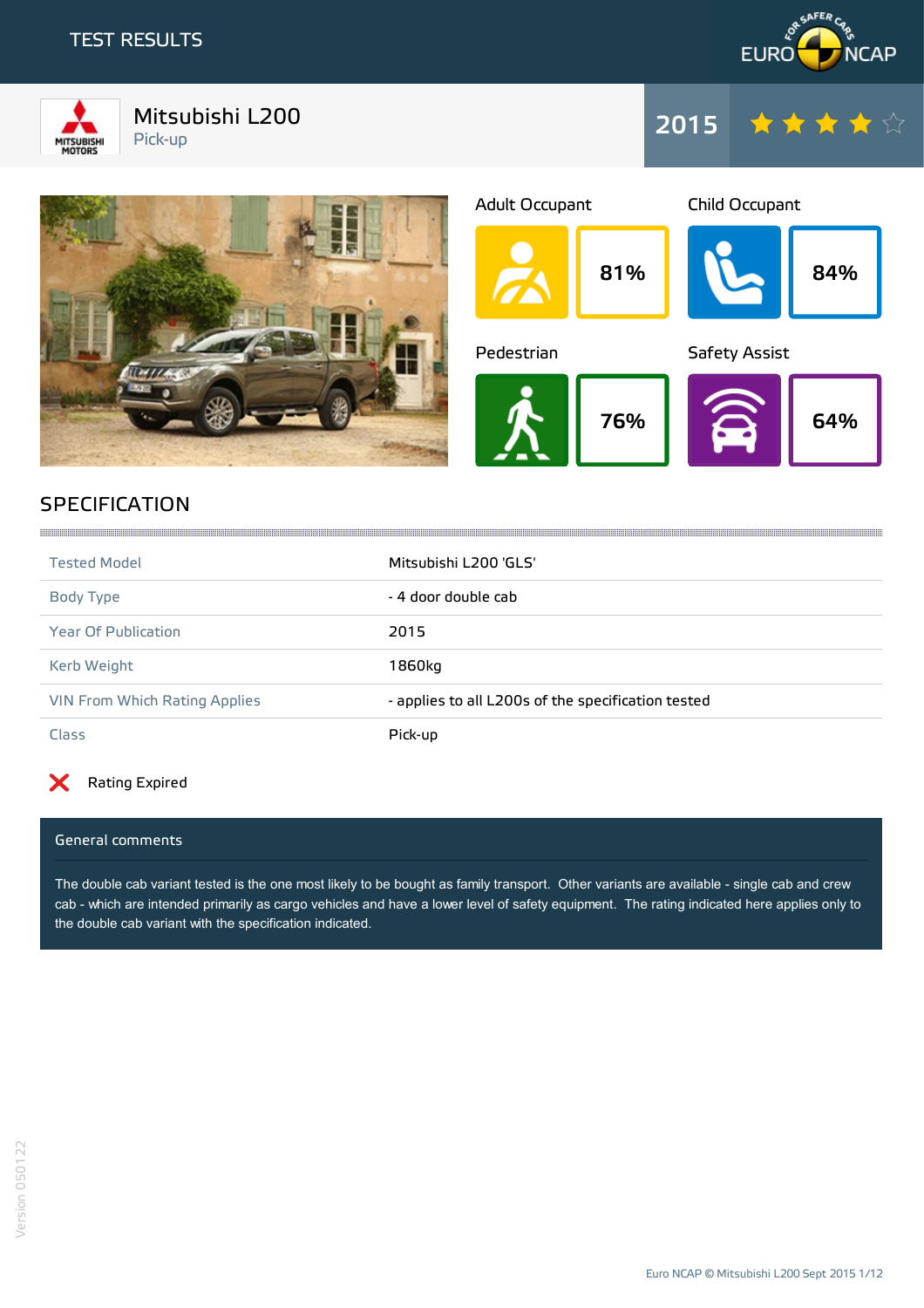

# SAFETY EQUIPMENT

|                          | <b>Driver</b>             | Passenger | Rear |
|--------------------------|---------------------------|-----------|------|
| FRONTAL CRASH PROTECTION |                           |           |      |
| Frontal airbag           |                           |           |      |
| Belt pretensioner        |                           |           |      |
| Belt loadlimiter         |                           |           |      |
| Knee airbag              |                           | ×         |      |
| SIDE CRASH PROTECTION    |                           |           |      |
| Side head airbag         |                           |           |      |
| Side chest airbag        |                           |           | ×    |
| Side pelvis airbag       | $\boldsymbol{\mathsf{x}}$ | $\bm{x}$  | ×    |
| <b>CHILD PROTECTION</b>  |                           |           |      |
| <b>Isofix</b>            |                           | ×         |      |
| Integrated CRS           |                           | ×         | ×    |
| Airbag cut-off switch    |                           |           |      |
| <b>SAFETY ASSIST</b>     |                           |           |      |
| Seat Belt Reminder       |                           |           |      |

<u> 1989 - Andrea Stadt Stadt Stadt Stadt Stadt Stadt Stadt Stadt Stadt Stadt Stadt Stadt Stadt Stadt Stadt Stadt Stadt Stadt Stadt Stadt Stadt Stadt Stadt Stadt Stadt Stadt Stadt Stadt Stadt Stadt Stadt Stadt Stadt Stadt St</u>

| OTHER SYSTEMS           |          |
|-------------------------|----------|
| Active Bonnet (Hood)    | $\bm{x}$ |
| <b>ESC</b>              |          |
| <b>AEB City</b>         | Х        |
| AEB Inter-Urban         | Х        |
| Speed Assistance System |          |
| Lane Assist System      |          |

Note: Other equipment may be available on the vehicle but was not considered in the test year.

**Fitted to the vehicle as standard**  $\bigcirc$  Fitted to the vehicle as option

 $\bigcirc$  Not fitted to the test vehicle but available as option  $\bigcirc$  Not Available  $\qquad$  Not Applicable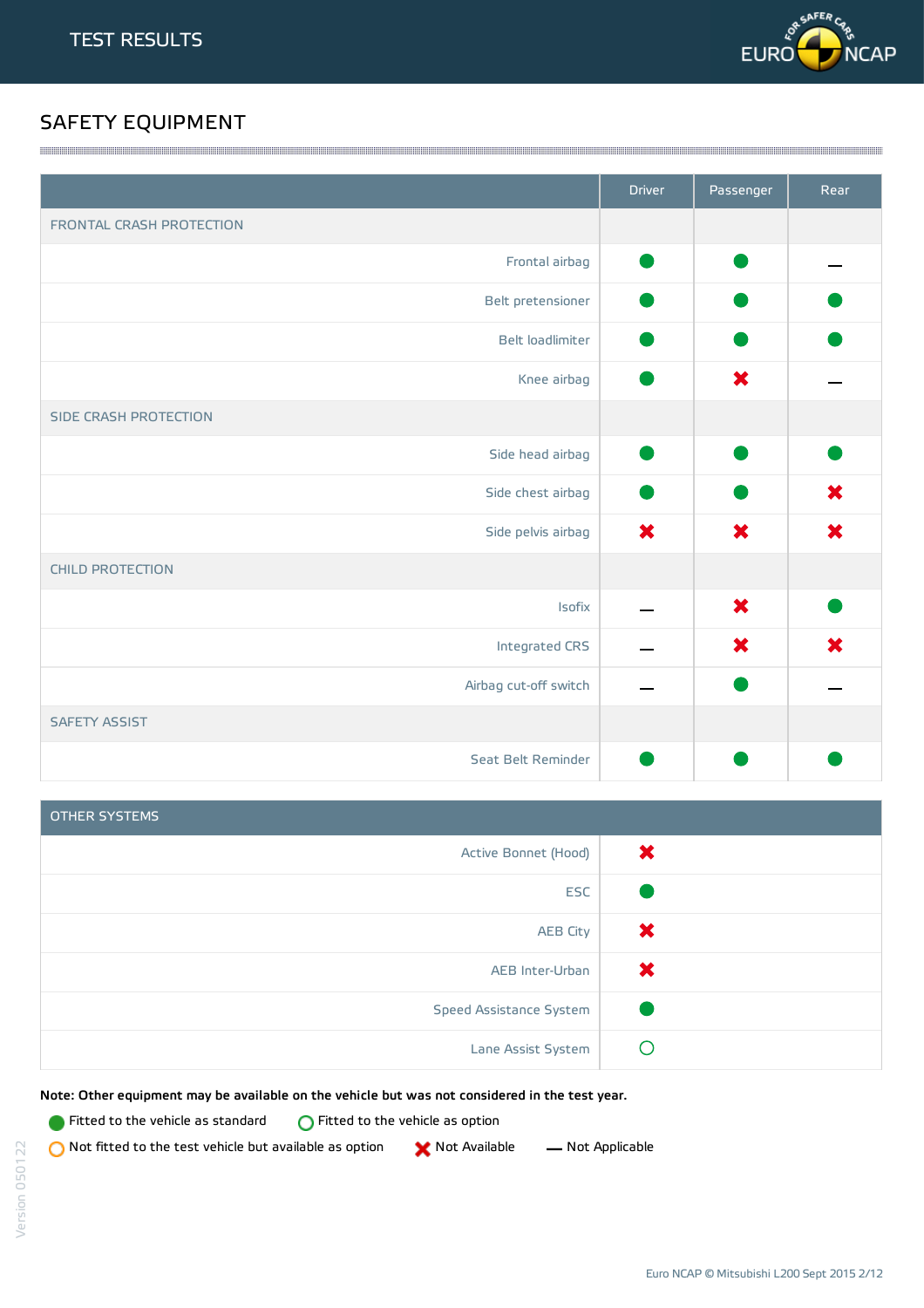







Euro NCAP © Mitsubishi L200 Sept 2015 3/12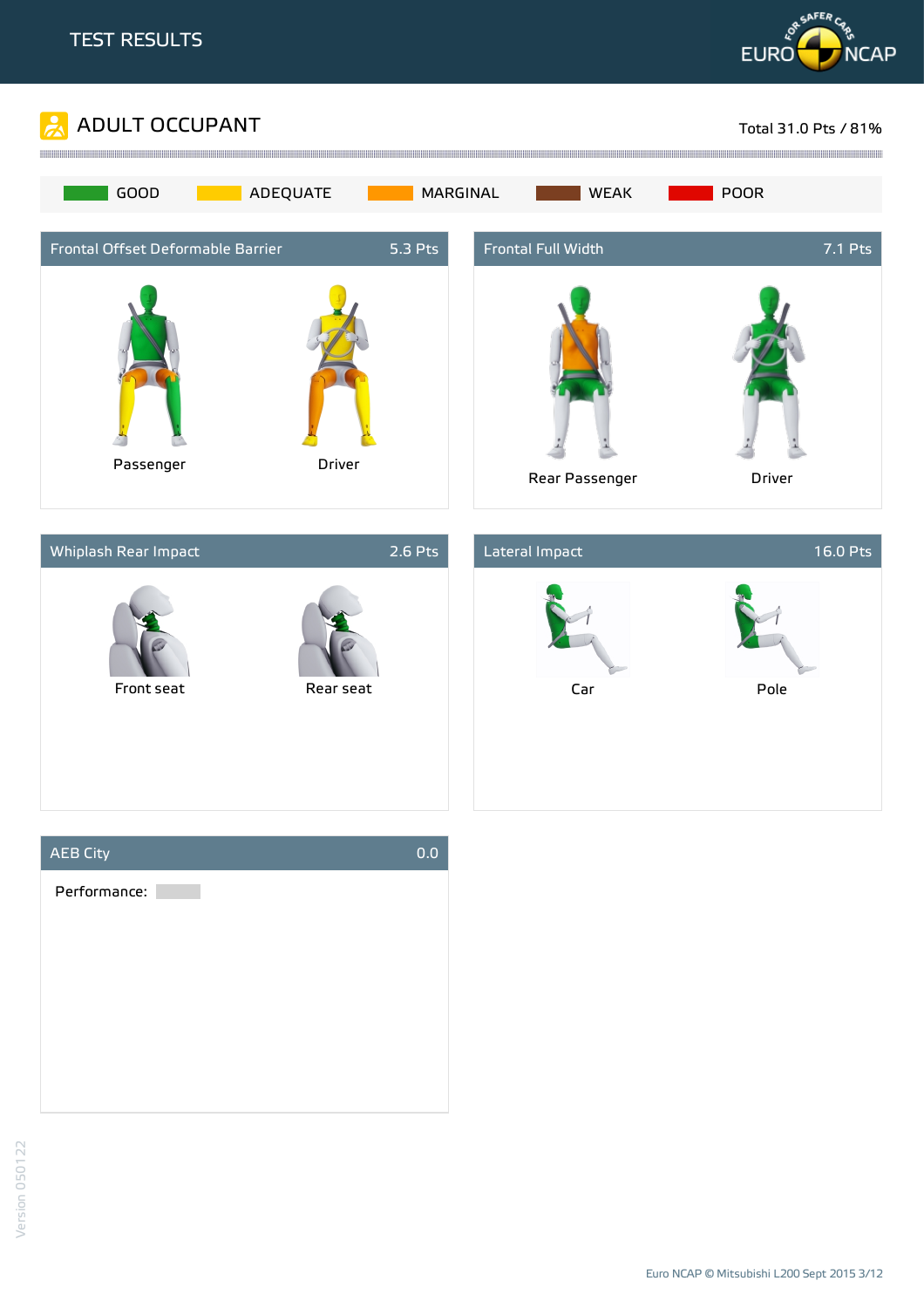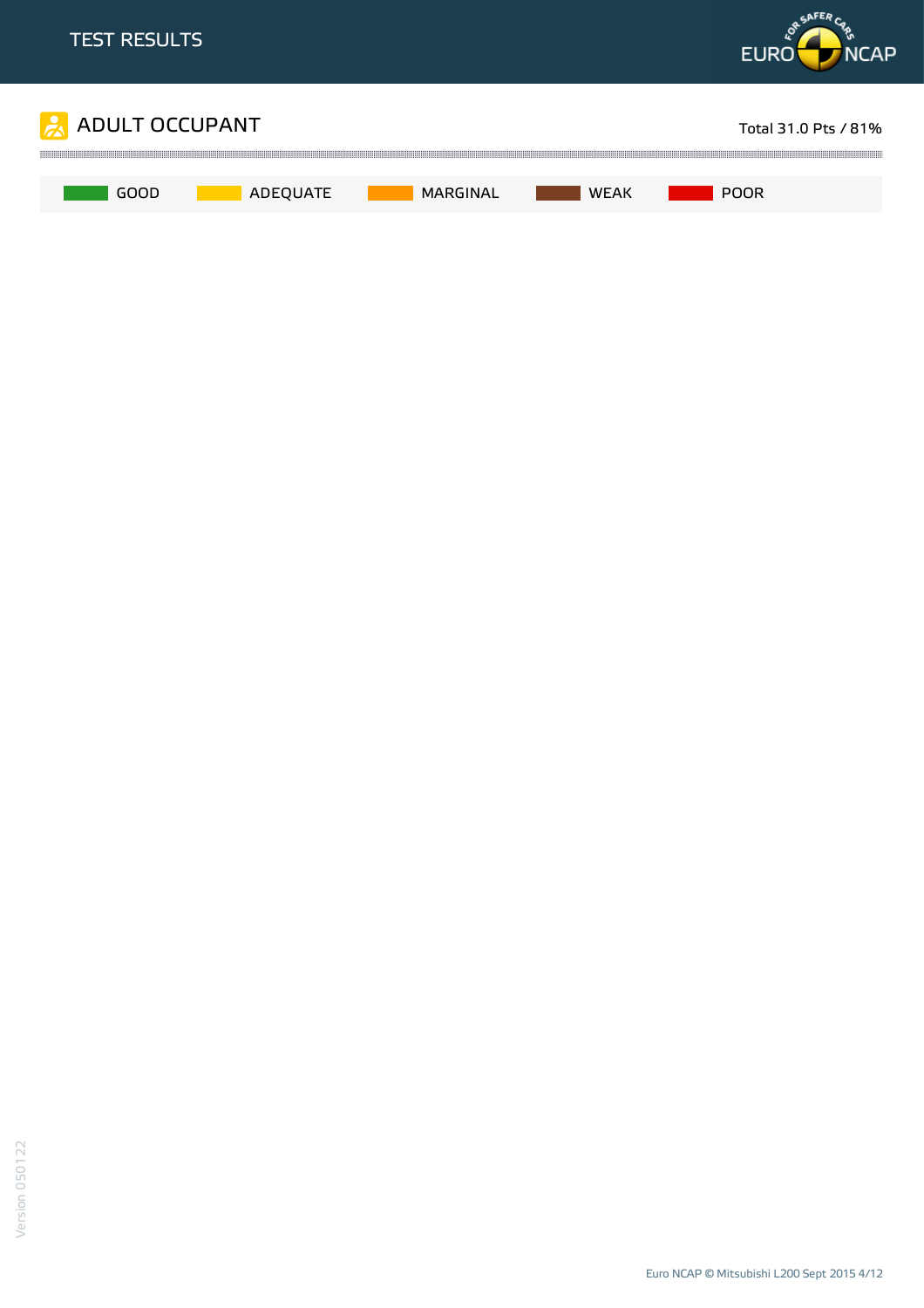



#### Comments

In the frontal offset test, there was extensive deformation of the bodyshell. There was a rupture of the floorpan in the driver's seating position, considerable buckling of the floor in the rear of the passenger compartment and spot welds had failed at the point where the bottom sill meets the C-pillar (the rearmost pillar of the passenger compartment). The car was penalised for this and Mitsubishi were precluded from demonstrating that structures in the instrument panel, such as the steering column and column shroud, would not present a risk of injury to the knees and femurs of occupants in the front seats. Protection of the knees, femurs and pelvis was rated as marginal. There was also insufficient pressure in the airbag to prevent the driver's head from bottoming-out against the steering wheel. Dummy head readings showed that contact had been made with the steering wheel through the deflated airbag and protection of the head was downgraded to adequate. In the full width rigid barrier test, protection of the driver dummy was good for all critical body areas while, for the rear passenger, protection of the neck was adequate and that of the chest was marginal. In both side impact tests - the side barrier and more severe side pole - the L200 scored maximum points, with good protection of all critical body areas. The front seats and head restraints showed good protection against whiplash injury in the event of a rear-end collision and a geometric assessment of the rear seats also indicated good whiplash protection. The L200 does not have an autonomous emergency braking system to assist further in whiplash protection.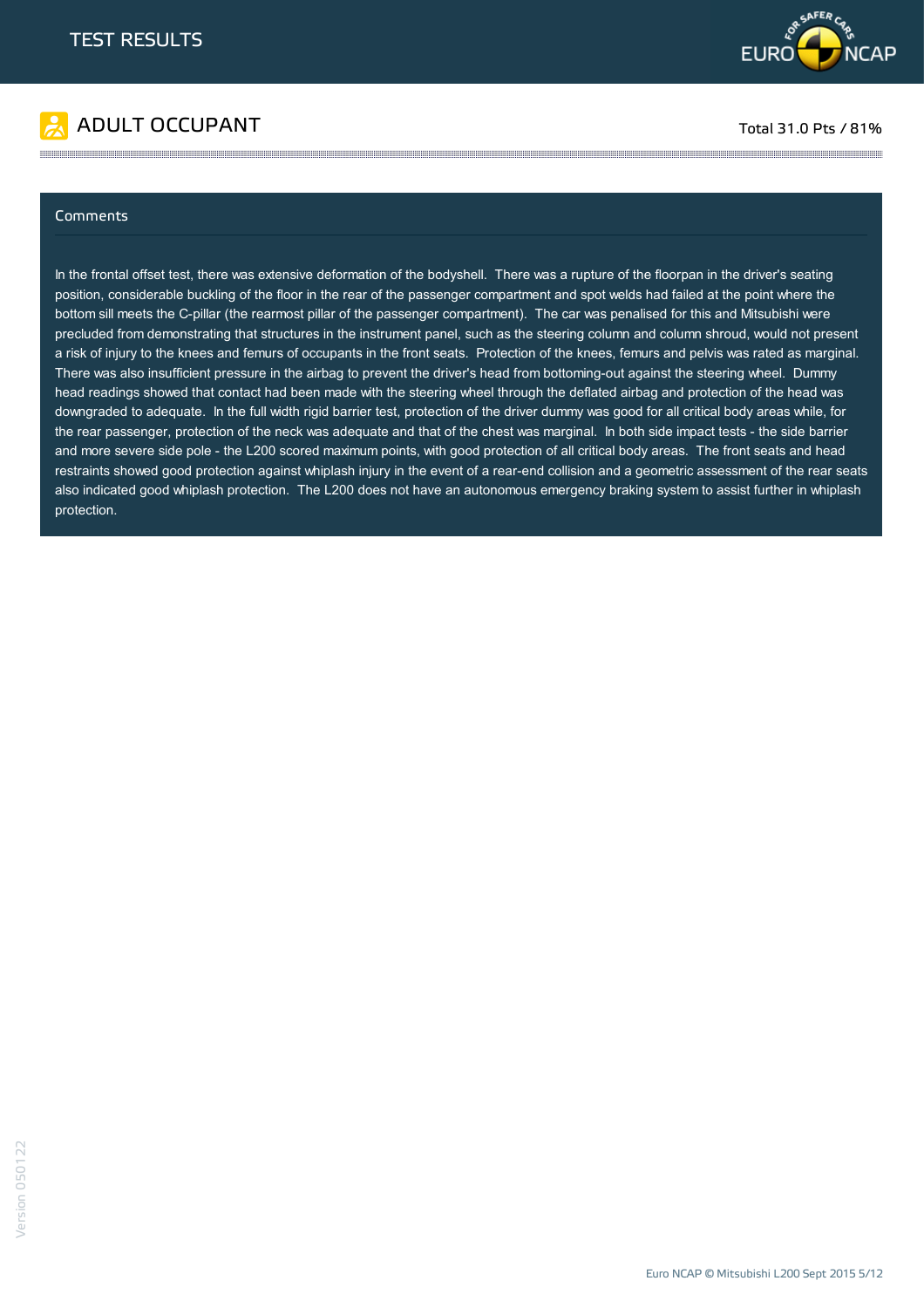

### Safety Features 7.0 Pts

Version 050122

|                                                                           | Front<br>Passenger       | 2nd row<br>outboard                    | 2nd row<br>center |
|---------------------------------------------------------------------------|--------------------------|----------------------------------------|-------------------|
| Isofix                                                                    | ×                        |                                        | ×                 |
| i-Size                                                                    | ×                        |                                        | ×                 |
| <b>Integrated CRS</b>                                                     | ×                        | ×                                      | ×                 |
| Not on test car but available as option<br>Fitted to test car as standard | Not available            |                                        |                   |
| <b>CRS Installation Check</b>                                             |                          |                                        | 12.0 Pts          |
| Install without problem<br>Install with care<br>Safety critical problem   | Installation not allowed |                                        |                   |
| Infants up to 13 kg<br>Щ                                                  |                          |                                        |                   |
| Maxi Cosi Cabriofix (Belt)<br>Maxi Cosi Cabriofix & EasyFix (Belt)        |                          | Maxi Cosi Cabriofix & EasyFix (ISOFIX) |                   |
|                                                                           |                          |                                        |                   |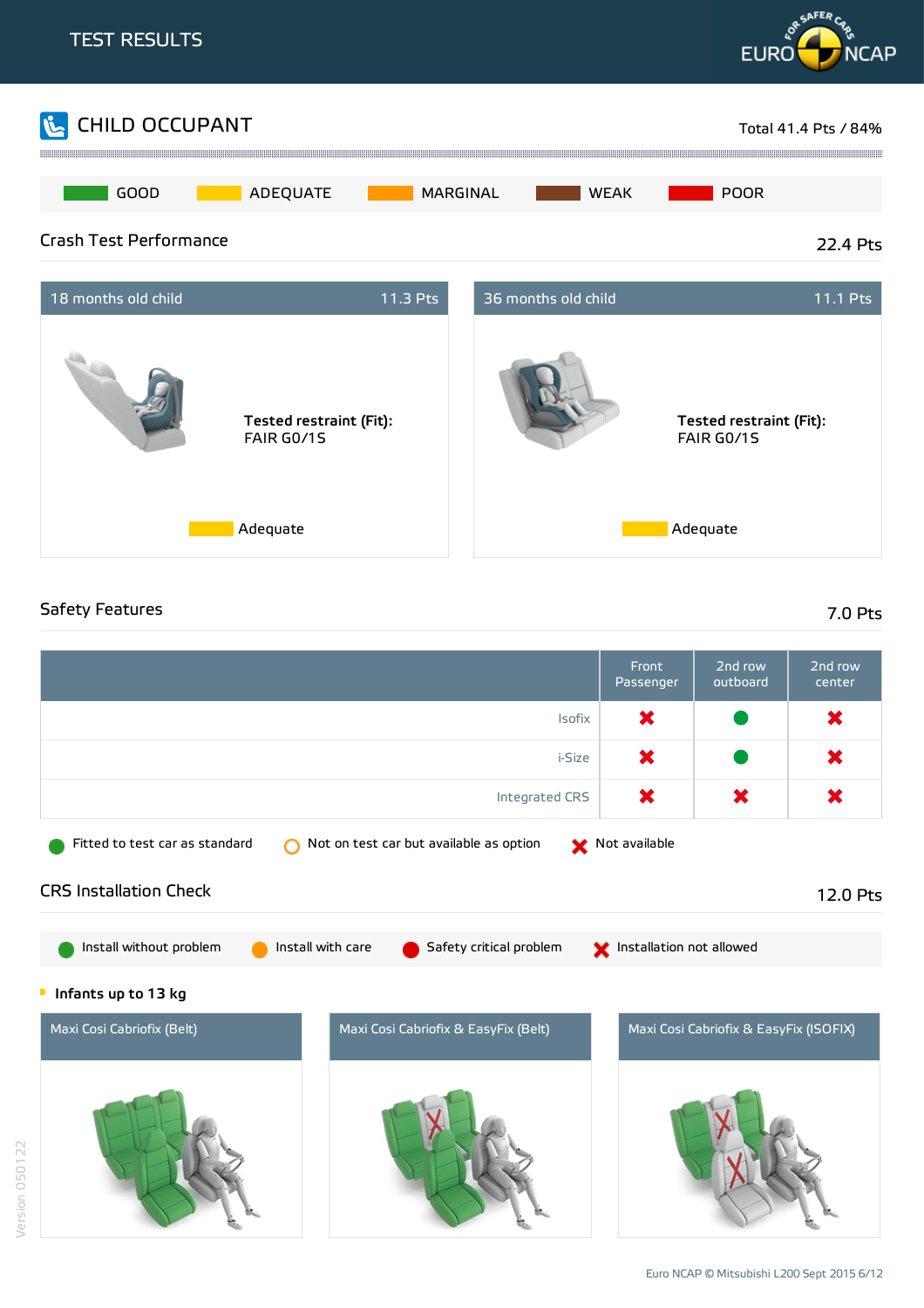



::::::

#### **Infants and toddlers up to 18 kg**



#### Toddlers from 9 to 18 kg



and the contract of the contract of the contract of the contract of the contract of the contract of the contract of the contract of the contract of the contract of the contract of the contract of the contract of the contra

### **Toddlers over 18 kg**

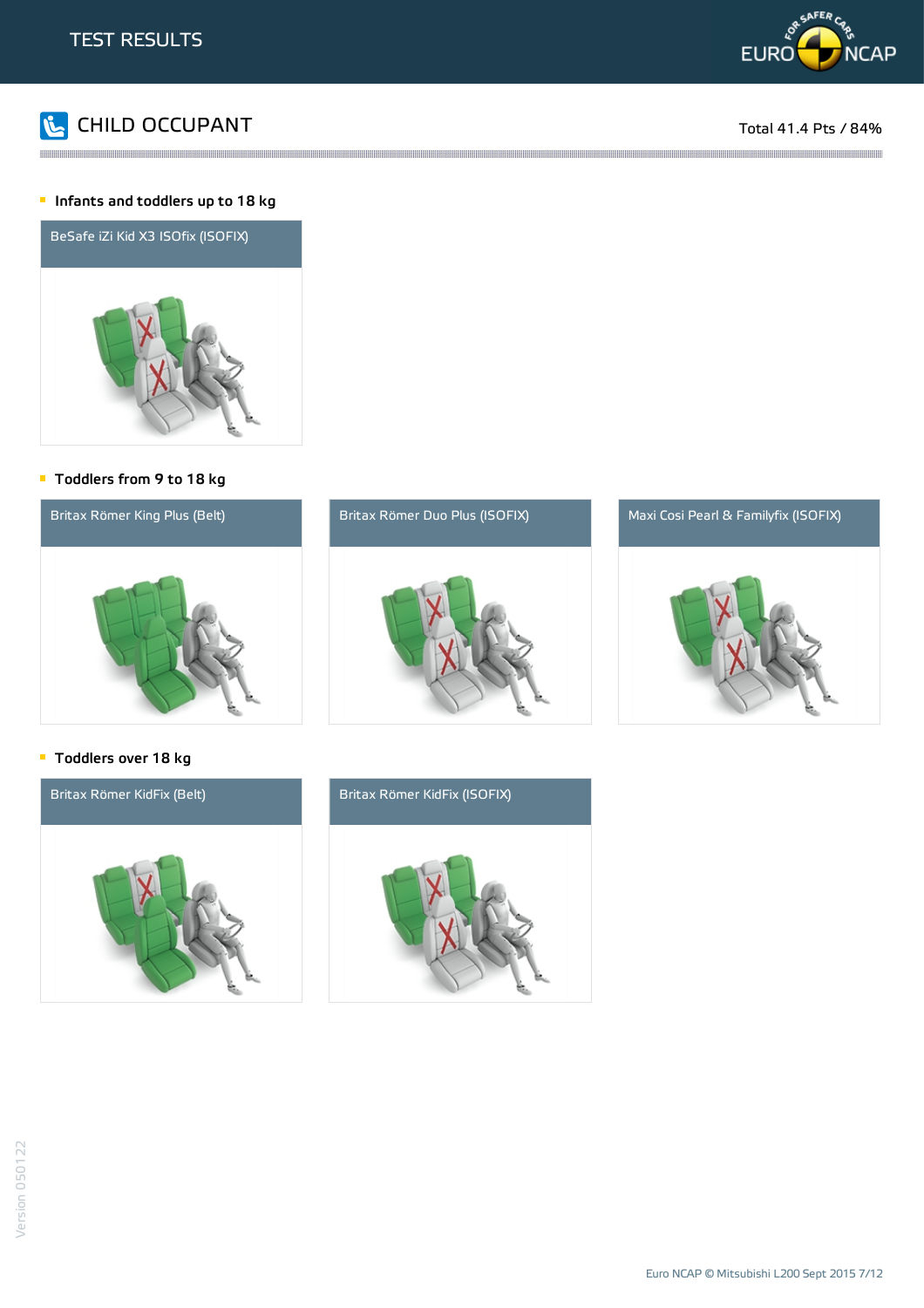



<u> 1989 - Jan Barnett, fransk fotballsk politik (</u>

|                                              | <b>Seat Position</b>    |                                            |             |               |              |
|----------------------------------------------|-------------------------|--------------------------------------------|-------------|---------------|--------------|
|                                              | Front                   |                                            | 2nd row     |               |              |
|                                              | <b>PASSENGER</b>        | <b>PASSENGER</b>                           | <b>LEFT</b> | <b>CENTER</b> | <b>RIGHT</b> |
| Maxi Cosi Cabriofix (Belt)                   |                         |                                            |             |               |              |
| Britax Römer King Plus (Belt)                |                         |                                            |             |               |              |
| Britax Römer Duo Plus (ISOFIX)               | ×                       | ×                                          |             | ×             |              |
| Britax Römer KidFix (Belt)                   |                         |                                            |             | ×             |              |
| Maxi Cosi Cabriofix & EasyFix (Belt)         |                         |                                            |             | ×             |              |
| Maxi Cosi Cabriofix & EasyFix (ISOFIX)       | ×                       | ×                                          |             | ×             |              |
| BeSafe iZ Kid X3 ISOfix (ISOFIX)             | ×                       | ×                                          |             | ×             |              |
| Maxi Cosi Pearl & Familyfix (ISOFIX)         | ×                       | ×                                          |             | ×             |              |
| Britax Römer KidFix (ISOFIX)                 | ×                       | ×                                          |             | ×             |              |
| Install without problem<br>Install with care | Safety critical problem | <b>Manufather</b> Installation not allowed |             |               |              |

- Not available

#### Comments

In the dynamic impact tests, the L200 provided good protection to the child dummies in all areas except the chest, with both dummies showing marginally elevated chest decelerations. In the frontal impact, forward movement of the 3 year dummy, sat in a forward-facing restraint, was not excessive and, in the side impact, both dummies were properly contained within the protective shells of the their restraints, minimising the likelihood of head contact with parts of the vehicle interior. The front passenger airbag can be disabled to allow a rearward-facing child restraint to be used in this seating position. Clear information is provided to the driver regarding the status of the airbag and the system was rewarded. All of the restraint types for which the L200 is designed could be properly installed and accommodated in the vehicle.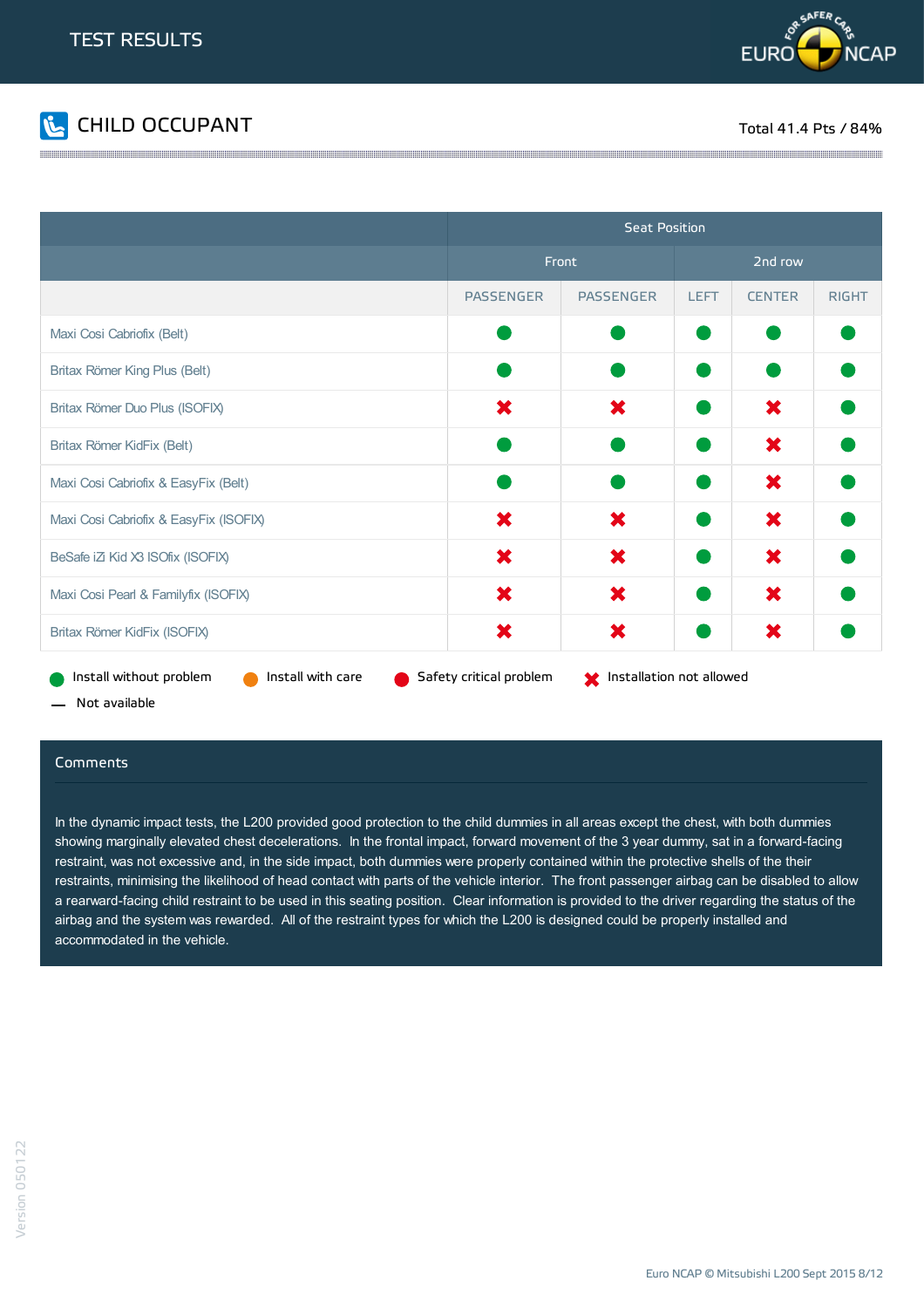



#### **Comments**

Protection of pedestrians' legs was good and the L200 scored maximum points in all areas tested. However, the protection offered to the pelvis was mixed, with areas of good, adequate and poor performance. The protection offered by the bonnet to the head of a struck pedestrian was predominantly good or adequate, with only a few poor results at the front and rear edges.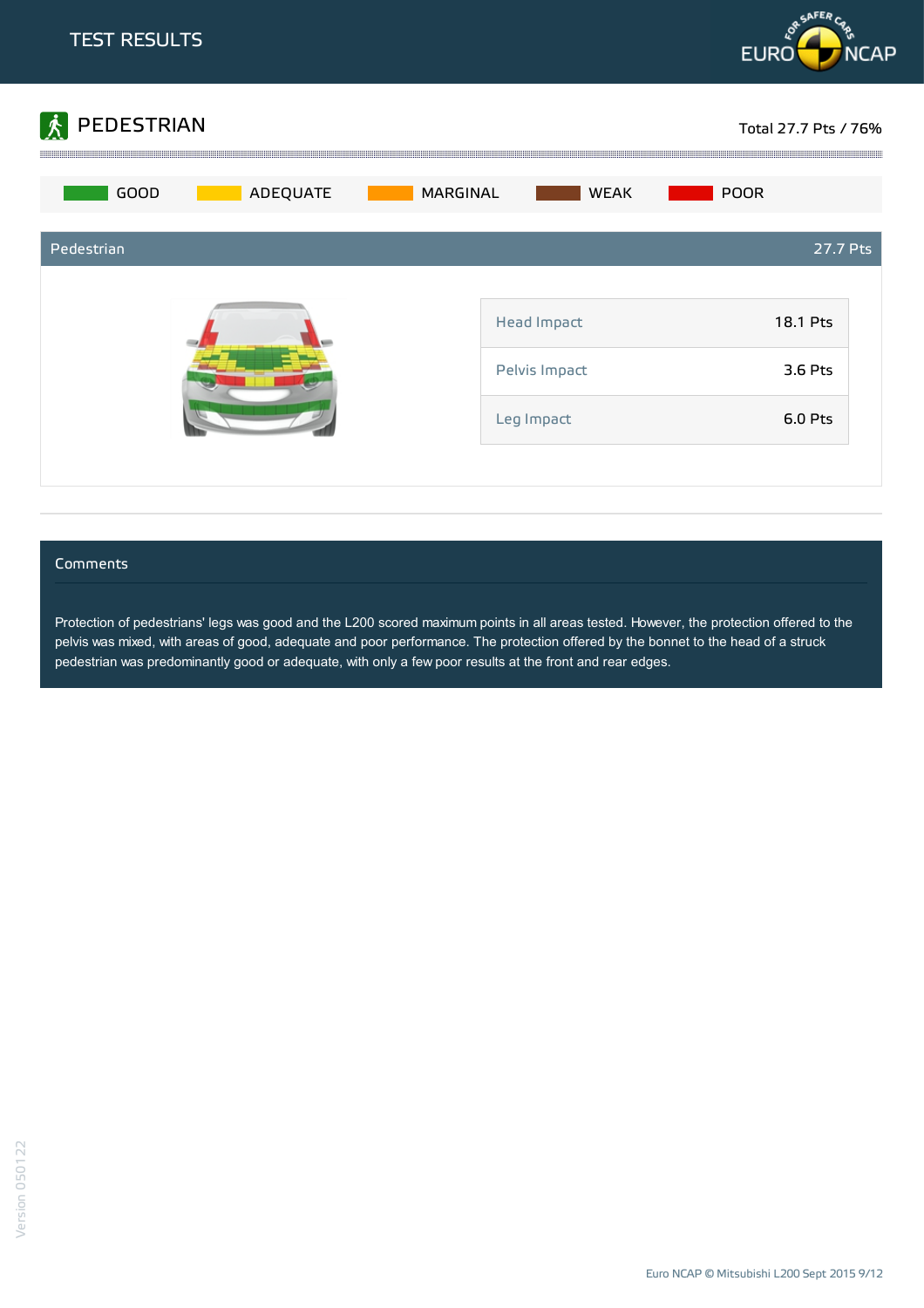

### Electronic Stability Control

| PERFORMANCE                                  |                  |                        |
|----------------------------------------------|------------------|------------------------|
| Vehicle Yaw Rate $@$ COS + 1.00 s $  7.8\%$  |                  | meets ECE requirements |
| Vehicle Yaw Rate @ COS + 1.75 s $\vert$ 3.8% |                  | meets ECE requirements |
| Lateral Displacement $@$ BOS + 1.07 s $ $    | 2.9 <sub>m</sub> | meets ECE requirements |

### Seatbelt Reminder 3.0 Pts

| Applies To | All seats          |                    |                   |
|------------|--------------------|--------------------|-------------------|
| Warning    | <b>Driver Seat</b> | Front Passenger(s) | Rear Passenger(s) |
| Visual     |                    |                    |                   |
| Audible    |                    |                    |                   |



Pass **C** Fail - Not available

| Type                         | Lane Departure Warning      |
|------------------------------|-----------------------------|
| Warning                      | <b>Audible &amp; Visual</b> |
| PERFORMANCE                  |                             |
| <b>LDW Confirmation Test</b> | Pass                        |
| AEB Inter-Urban              | 0 Pts                       |

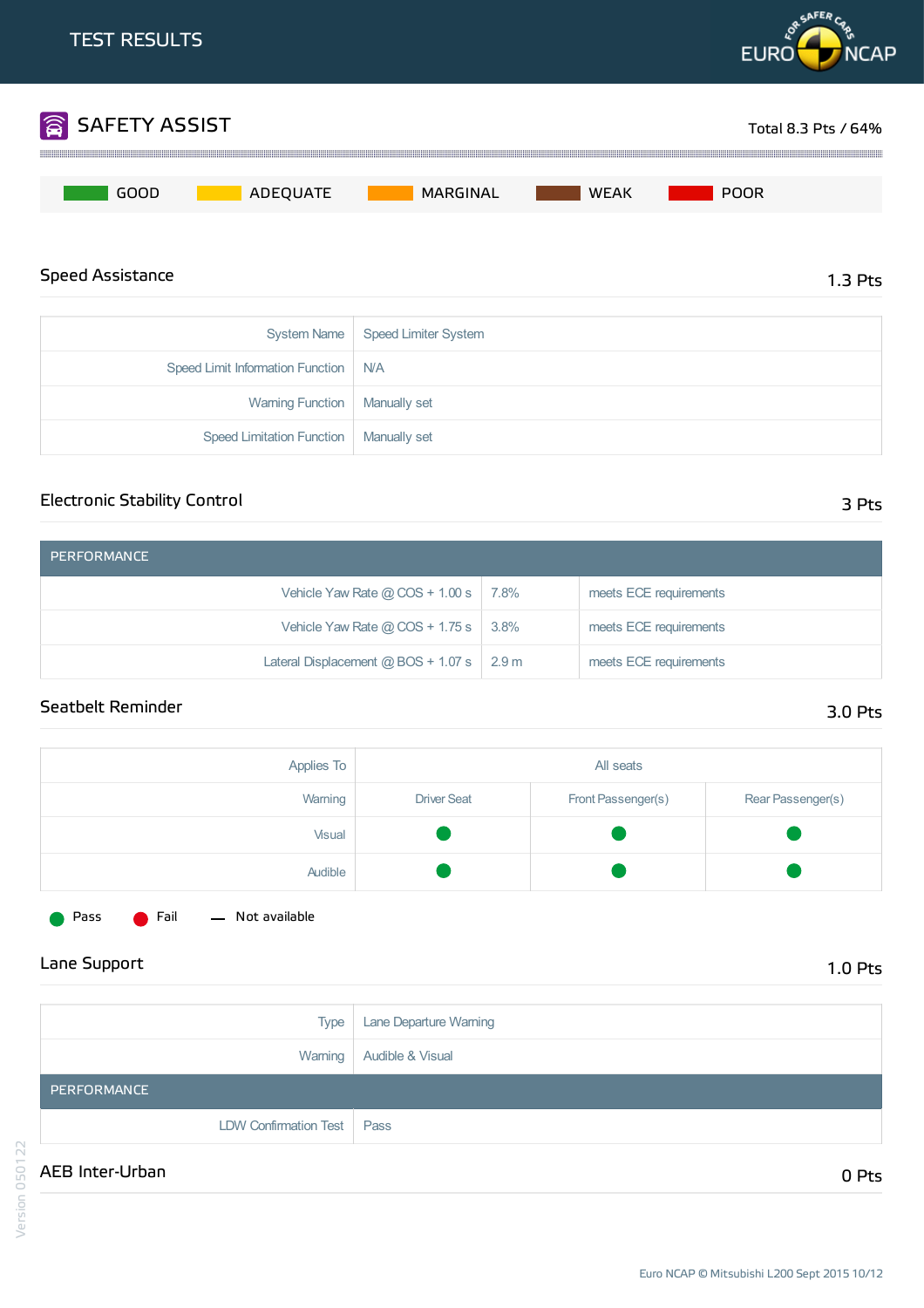

# SAFETY ASSIST TOTAL RESERVED FOR A STRIKE TO A STRIKE A STRIKE AND TOTAL RESERVED FOR A STRIKE TO A STRIKE TO A

#### Comments

Electronic stability control is standard equipment, together with a seatbelt reminder for the front and rear seats. A driver-set speed limiter is standard on all variants while a lane departure warning system is an option, expected to be widely fitted. There is no autonomous emergency braking system on the L200.